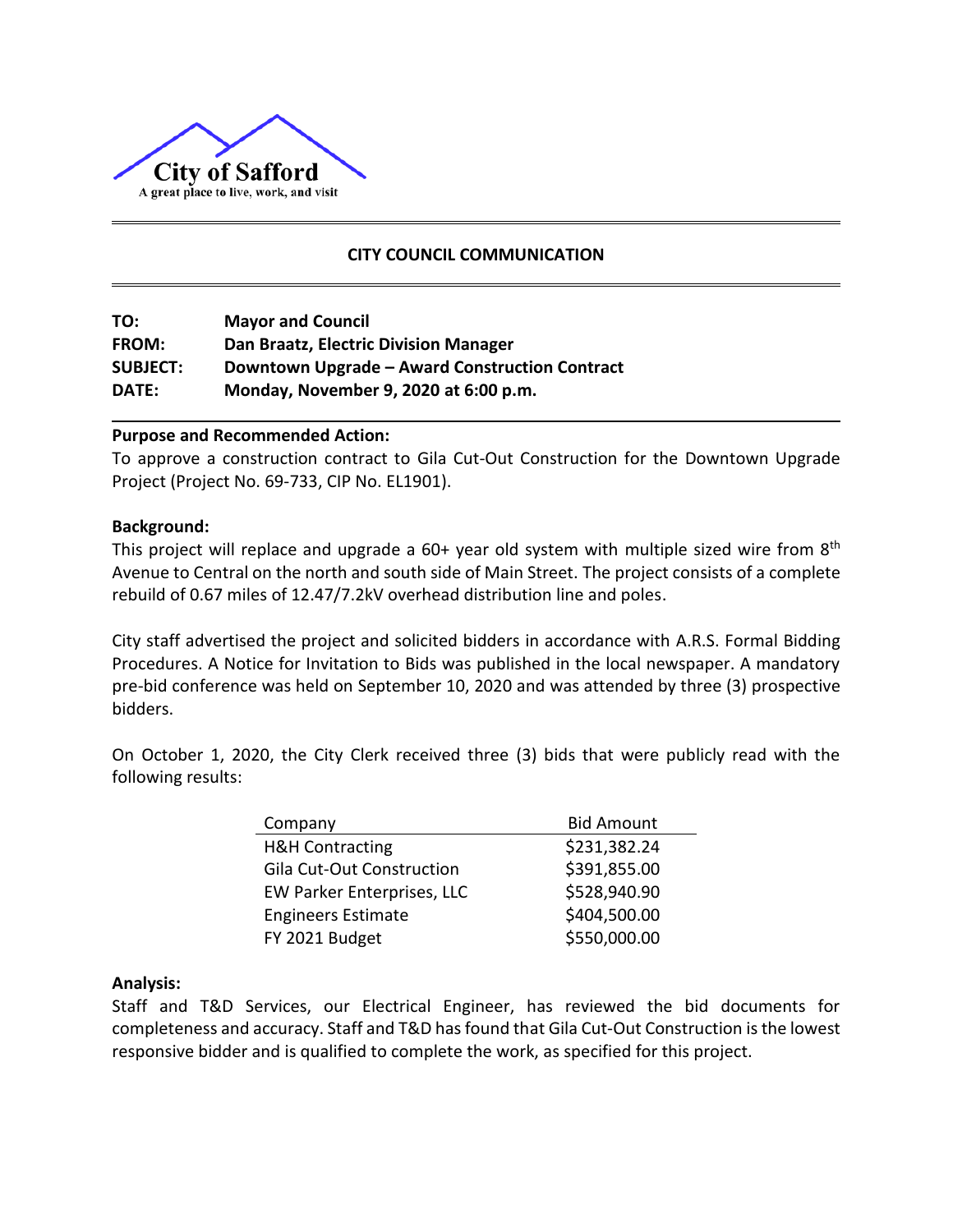H&H Contracting was the low bidder for the project, however, the City and T&D Services do not have any past experience with H&H Contracting. During the vetting process T&D Services contacted references listed under Previous Experience with Similar Projects on their Qualifications Statement and was unable to confirm powerline work was completed by H&H. The projects H&H listed pertained to trenching, potholing, and conduit installation. This was discussed with H&H and was not disputed by them.

Due to the complexity and location of this project and the fact that we were unable to confirm with their references that they have completed any projects consisting of this type of work, we recommend awarding the construction contract to the second lowest bidder, Gila Cut-Out Construction.

Work is anticipated to begin on or around January 25, 2020 and the established timeline for completion is 120 days.

# **Budget Recap:**

| FY 2021 Budget                      | \$550,000 |
|-------------------------------------|-----------|
|                                     |           |
| <b>Total Construction Contract</b>  | \$391,855 |
|                                     |           |
| <b>Other Project Expenses</b>       |           |
| Contingencies                       | 39,186    |
| <b>Construction Management</b>      | 36,337    |
| <b>Other Project Expenses Total</b> | \$75,523  |
|                                     |           |
| PROJECT TOTAL                       | \$467,378 |
|                                     |           |
| <b>Balance</b>                      | \$82,622  |
|                                     |           |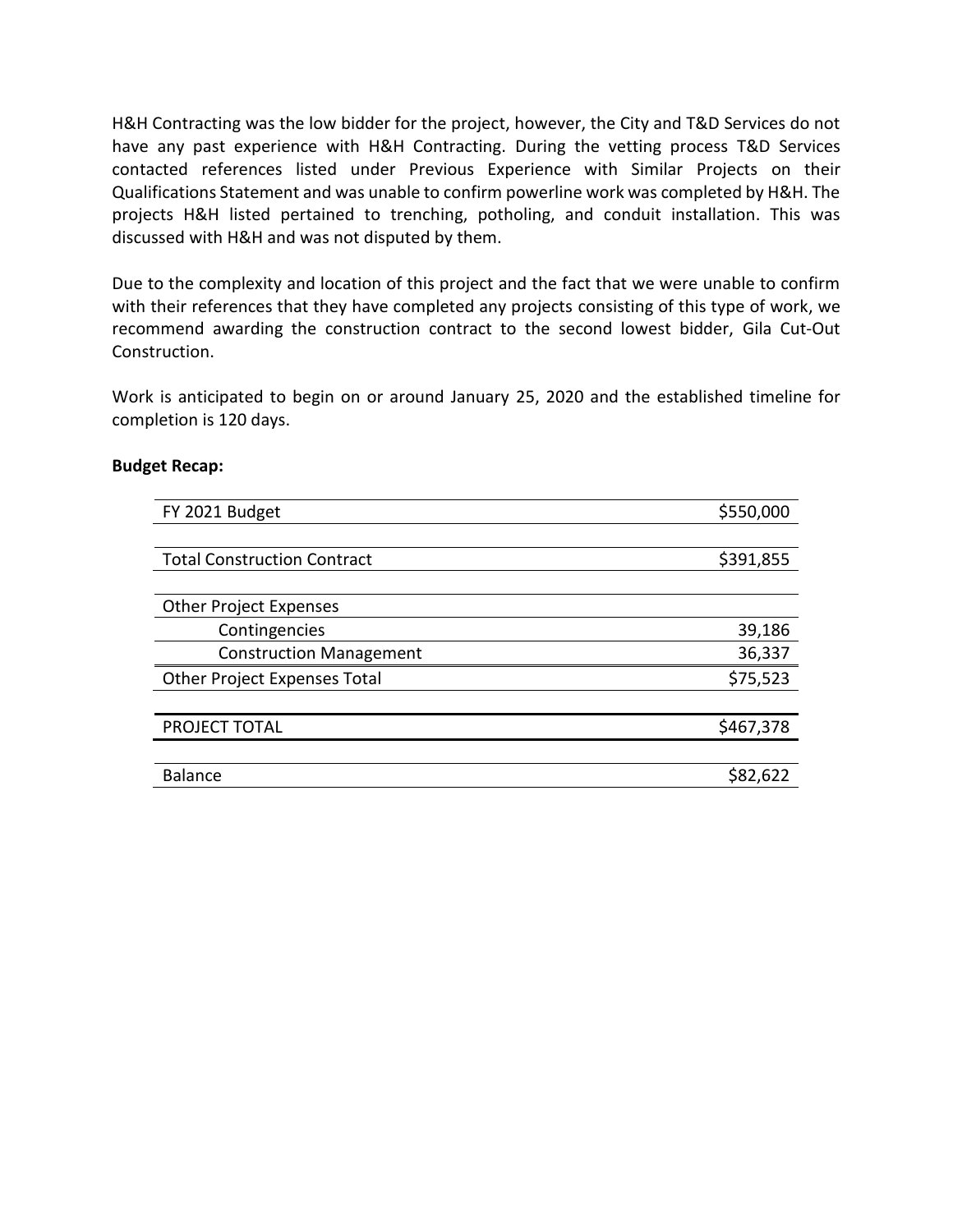

October 28, 2020

Hilary Cuenin – Project Management Assistant City of Safford, Engineering Dept. 405 W. Discovery Park Blvd Safford, AZ 85546

Re: Downtown Upgrade

Dear Hilary:

I have reviewed the bids you sent from the bid opening held on October 1<sup>st</sup>, 2020 for the referenced project. There were three contractors who attended the pre-bid meeting and were eligible to bid, and all three submitted proposals. I have checked all the numbers in the bids and did find some math mistakes that had to be corrected, but none of them change the ranking of the bids. After corrections the final bid results are:

| H&H Contracting           | \$231,382.24 |
|---------------------------|--------------|
| Gila Cut-Out Construction | \$391,855,00 |
| EW Parker                 | \$528,940,90 |

The most significant correction was to the H&H numbers. They had not added in the material cost of the Owner Furnished steel poles to their total as did the other contractors. Once I added this in, and corrected a few other minor math errors, their bid came to the above figure. Minor math corrections were also needed with both the other bids, so all the numbers differ from what you recorded at the bid opening. I can provide all the corrections I made if necessary.

Recall that the Engineer's Opinion of Probable cost I had provided you prior to the opening was \$404,500. The low bid is significantly under this figure, which you have mentioned causes you concern, as it does me. The concern is whether or not H&H will be able to perform and complete the job for this low amount without requesting a significant change order(s). Having completed four similar projects over the last several years for COS, you and I both have a pretty good idea of what it should cost. Both of the other bidders have completed these jobs within or very close to budget. Gila Cut-Out in particular has done three of them, and I have always found them to be very competitive for COS as well as for other cooperatives we have as clients and for whom they have bid projects.

I did talk by phone to John Henderson of H&H regarding his low number, and he said that upon initially hearing the results he was also somewhat concerned, but after reflection he thinks he can complete the work for that price. I did confirm that he understands that the work must be completed with the lines energized.

Not having worked with H&H before, I am unsure of the quality of their work. In their Qualifications Statement with their bid they did list six other projects they have completed but gave no points of contact. Three of the jobs are low voltage work or of unspecified nature. I requested of them contact information for the other three jobs which showed high voltage powerline work.